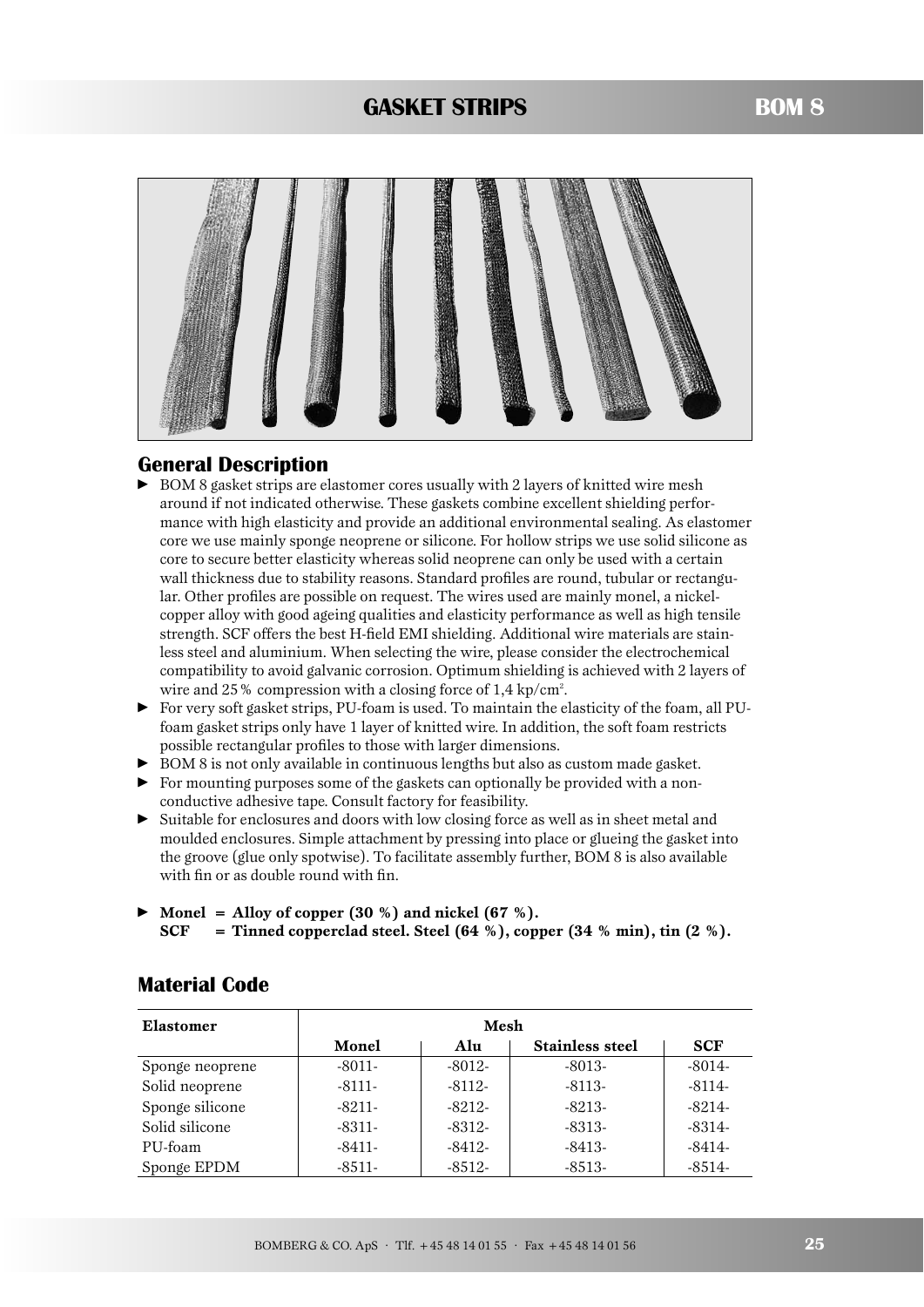## **Specifications**

## **Mesh**

-

-

-

- Monel:  $\varnothing$  0,114 mm,
- DIN 17743/17750 Aluminium: Ø 0,127 mm,AMS-4182,
- -Alloy 5056
- -Stainless steel: Ø 0,114 mm, DIN 17440
- - SCF: Ø 0,114 mm, ASTM-B-520

#### **Elastomer**

- $\blacktriangleright$  Sponge  $MIL-R-6130$ , Type 2 neoprene: Grade A, similar to shore 15 - 25 Cell-size: approx. 0,2 - 0,5 mm Density: 180 - 240 kg/m3 Temperature:  $-31^{\circ}$  to  $+100^{\circ}$ C Colour: black
- -Solid MIL-R-6855, Class 2 neoprene: Shore 60 - 70 Temperature:  $-54^{\circ}$  to  $+100^{\circ}$ C Colour: black
- - Sponge AMS-3195, silicone: similar to shore 15 - 25 Temperature:  $-75^{\circ}$  to  $+205^{\circ}$ C
	- Solid ZZ-R-765, Class 2 silicone: Shore 50 - 70 Temperature:  $-62^\circ$  to  $+260^\circ$ C
	- PU-foam: Polyether-base with  $80 \text{ kg/m}^3$ Temperature:  $-40^\circ$  to  $+80^\circ$ C Colour: grey or: Polyetherurethane-base with  $150 \text{ kg/m}^3$ Temperature:  $-30^{\circ}$  to  $+70^{\circ}$ C Colour: yellow
- ► Sponge EPDM: Density: 550 - 650 kg/m3 Temperature:  $-40^{\circ}$  to  $+100^{\circ}$ C Colour: black

## **Dimensions**

- $\blacktriangleright$  Advised dimensions are for the elastomer core including wire mesh
- $\blacktriangleright$  (e.g. BE-8011-2004 is a neoprene core Ø 6 mm with 2 layers of monel and a total cross section of  $\varnothing$  6,35 mm).

## **Mechanical Tolerances**

- Knitted mesh all dimensions
	- $2 5$  mm:  $+ 0.4 0.0$  mm
	- $> 5 10$  mm:  $+ 0.5 0.3$  mm
	- $> 10$  mm:  $+ 1,5 0,5$  mm

## **Recommended Groove Size for O-strip Gaskets**

- with 10 % compression: depth:  $\varnothing$  x 0,9 width:  $\varnothing$  x 1,1
- $\blacktriangleright$  with 20 % compression: depth:  $\varnothing$  x 0,8 width:  $\varnothing$  x 1,2

## **Compression Force**



## **Shielding Performance**

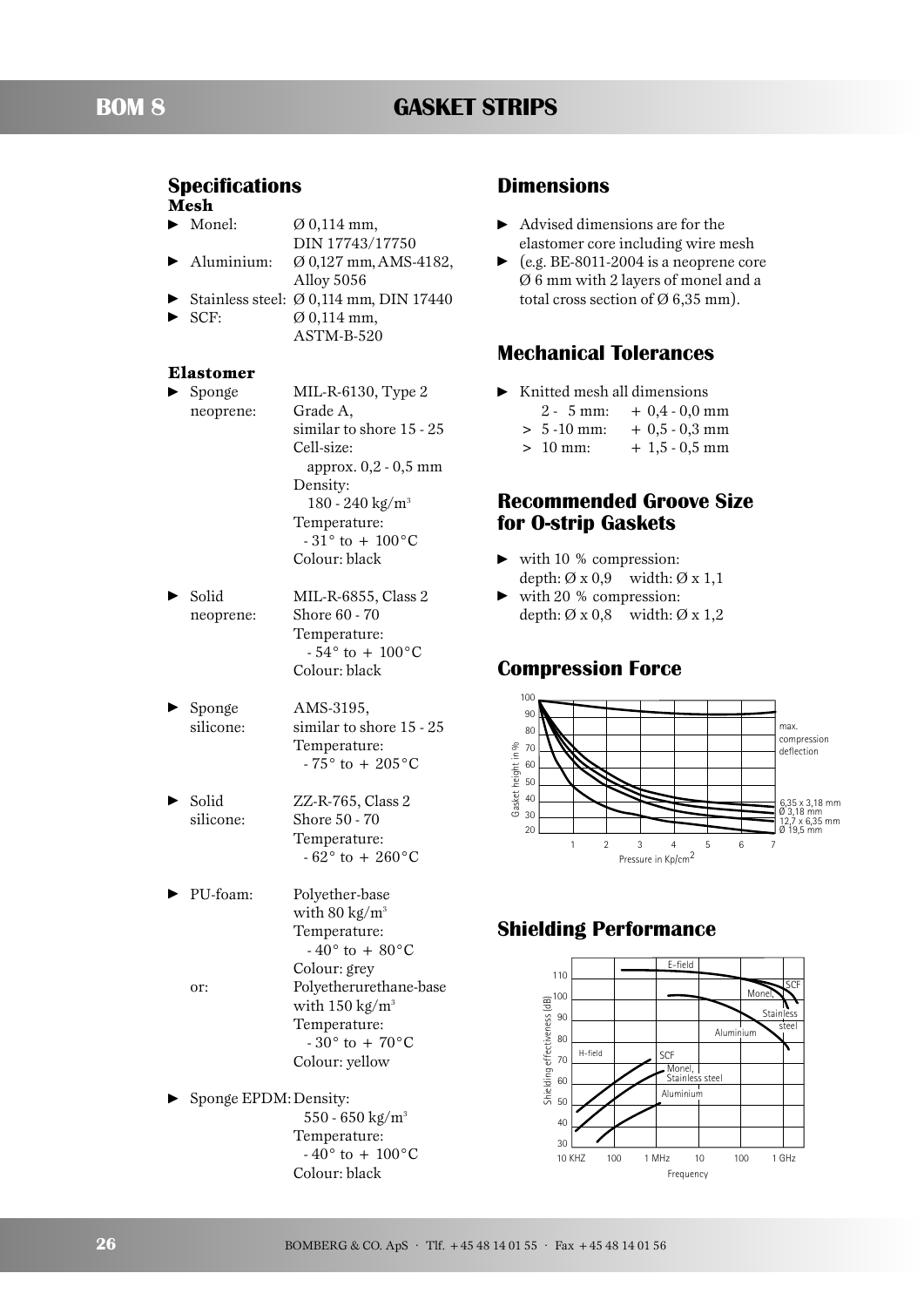# **GASKET STRIPS BOM 8**

#### **Standard O-strip**



|     | Dimensions in mm |      |            |                           |                     | - Ae           |
|-----|------------------|------|------------|---------------------------|---------------------|----------------|
| D   | Order code       | D    | Order code |                           | Dimensions in mm    | $\mathbf{O}_1$ |
| 1,6 | $-2000*$         | 8,5  | $-2015$    |                           | Elastomer core      | $c\epsilon$    |
| 2,3 | $-2032**$        | 9,5  | $-2006$    | $A\boldsymbol{\emptyset}$ | iØ x wall thickness |                |
| 2,4 | $-2001$          | 10,5 | $-2013$    | 2,4                       | $1,00 \times 0,30$  | $-21$          |
| 2,5 | $-2027**$        | 11,1 | $-2007$    | 3,2                       | $1,50 \times 0,40$  | $-2$           |
| 3,2 | $-2002$          | 12,7 | $-2008$    | 4,8                       | $2,00 \times 1,00$  | $-2$           |
| 4,8 | $-2003$          | 14,3 | $-2009$    | 6,4                       | $4,00 \times 1,00$  | $-2$           |
| 5,5 | $-2014$          | 15,9 | $-2010$    | 7,9                       | $4,00 \times 1,75$  | $-2$           |
| 6,4 | $-2004$          | 19,1 | $-2011$    | 9,5                       | $4,50 \times 2,25$  | $-2$           |
| 7,5 | $-2030$          | 25,4 | $-2012$    | 10,0                      | $6,50 \times 1,50$  | -2             |
| 7,9 | $-2005$          |      |            | 12,7                      | $7,00 \times 2,50$  | $-2$           |

\* only solid silicone with 1 layer knitted wire mesh \*\*only sponge neoprene with 1 layer knitted

wire mesh  $\blacktriangleright$ **Note:**

> As standard, all cross sections between 1,5 - 25 mm can be made in steps of approximately 0,5 mm.

### **O-strip with fin**



| Dimensions in mm |      |            |      |      |            |
|------------------|------|------------|------|------|------------|
| A                | B    | Order code | A    | B    | Order code |
|                  | 13,5 | $-2301$    |      | 13,5 | $-2320$    |
| 1,6              | 15,9 | $-2302$    |      | 15,9 | -2321      |
|                  | 19,1 | $-2303$    | 6,4  | 19,1 | -2322      |
|                  | 13,5 | $-2305$    |      | 22,2 | $-2323$    |
| 2,4              | 19,1 | $-2306$    |      | 25,4 | $-2324$    |
|                  | 13,5 | $-2309$    |      | 15,9 | $-2325$    |
|                  | 14,3 | $-2310$    | 7,9  | 19,1 | -2326      |
| 3,2              | 15,9 | $-2311$    |      | 22,2 | $-2327$    |
|                  | 19,1 | $-2312$    |      | 15,9 | $-2328$    |
|                  | 13,5 | $-2313$    |      | 19,1 | $-2329$    |
| 4,0              | 19,1 | $-2314$    | 9,5  | 22,2 | $-2330$    |
|                  | 13,5 | $-2316$    |      | 25,4 | $-2331$    |
|                  | 15,9 | $-2317$    |      | 19,1 | $-2332$    |
| 4,8              | 19,1 | $-2318$    | 11,1 | 22,2 | $-2333$    |
|                  | 22,2 | $-2319$    |      | 25,4 | $-2334$    |
|                  |      |            |      | 19,1 | $-2335$    |
|                  |      |            | 12,7 | 22,2 | $-2336$    |
|                  |      |            |      | 25,4 | -2337      |

| Tubular standard profile |  |
|--------------------------|--|
|--------------------------|--|



| Dimensions in mm | Order               |          |
|------------------|---------------------|----------|
|                  | Elastomer core      | code     |
| AØ               | iØ x wall thickness |          |
| 2,4              | $1,00 \times 0,30$  | $-2101*$ |
| 3,2              | $1,50 \times 0,40$  | $-2102$  |
| 4,8              | $2,00 \times 1,00$  | $-2103$  |
| 6,4              | $4,00 \times 1,00$  | $-2104$  |
| 7,9              | $4,00 \times 1,75$  | $-2105$  |
| 9,5              | 4,50 x 2,25         | $-2106$  |
| 10,0             | $6,50 \times 1,50$  | $-2115$  |
| 12,7             | $7,00 \times 2,50$  | $-2108$  |
| 14,5             | $11,00 \times 1,50$ | $-2109$  |
| 15,8             | $8,00 \times 3,50$  | $-2110$  |

\*only one layer knitted wire mesh

- **Note:**

Most elastomer cores are made from solid silicone. Tubular profiles are also available in solid neoprene as long as the wall thickness is big enough for a good stability. As standard, all outer-ø with cross sections between 2,0-25 mm can be supplied in approx.  $0,5$  mm steps. Also the inner- $\emptyset$  can be supplied in different dimensions depending on availability of manufacturers.

#### **Double O-strip with fin**



| R<br>Dimensions in mm |                 |         |     |      |            |
|-----------------------|-----------------|---------|-----|------|------------|
| $\mathbf{A}$          | Order code<br>B |         | A   | B    | Order code |
|                       | 13,5            | $-2401$ |     | 15,9 | $-2411$    |
|                       | 15,9            | $-2402$ |     | 19,1 | $-2412$    |
| 1,6                   | 19,1            | $-2403$ | 4,8 | 22,2 | $-2413$    |
|                       | 22,2            | $-2404$ |     | 25,4 | $-2414$    |
| 2,4                   | 13,5            | $-2405$ |     | 19,1 | $-2415$    |
| 2,5                   | 25,4            | $-2420$ | 6,4 | 22,2 | $-2416$    |
|                       | 13,5            | $-2406$ |     | 25,4 | $-2417$    |
|                       | 15,9            | $-2407$ |     | 25,4 | $-2418$    |
| 3,2                   | 19,1            | $-2408$ | 9,5 | 31,8 | $-2419$    |
|                       | 22,2            | $-2409$ |     |      |            |
|                       | 25,4            | $-2410$ |     |      |            |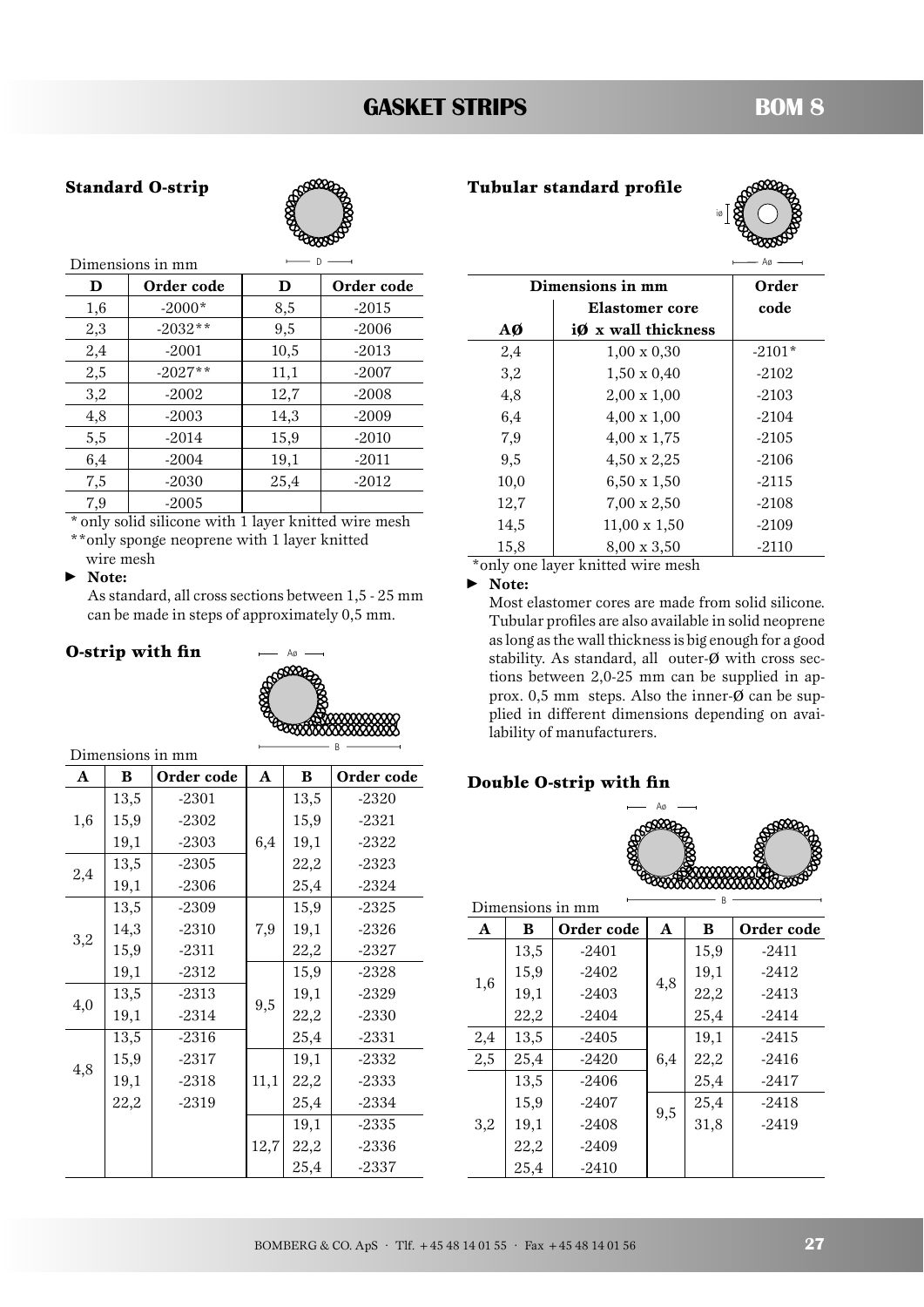| 9999999999999999999999 |
|------------------------|
|                        |
|                        |
|                        |

 $-$  B  $-$ 

|      | Dimensions in mm | Order code |
|------|------------------|------------|
| н    | B                |            |
|      | 3,2              | $-2202$    |
| 2,4  | 4,8              | $-2203$    |
|      | 6,4              | $-2204$    |
|      | 3,2              | $-2205$    |
|      | 4,8              | $-2206$    |
| 3,2  | 6,4              | $-2207$    |
|      | 9,5              | $-2208$    |
|      | 12,7             | $-2209$    |
|      | 4,8              | $-2210$    |
| 4,8  | 6,4              | $-2211$    |
|      | 9,5              | $-2212$    |
|      | 6,4              | $-2213$    |
| 6,4  | 9,5              | $-2214$    |
|      | 12,7             | $-2215$    |
| 8,5  | 12,5             | $-2295$    |
| 9,5  | 14,5             | $-2292$    |
|      | 15,5             | $-2219$    |
| 10,5 | 16,5             | -2217      |
|      | 26,5             | $-2263$    |

### Rectangular standard profile Rectangular standard profile **(PU-foam only)**

| \$\$\$\$\$\$\$\$\$\$\$\$\$\$\$\$\$\$\$\$\$\$\$ |  |
|------------------------------------------------|--|
|                                                |  |
|                                                |  |

 $\overline{\phantom{a}}$ 

| R                |      |            |  |
|------------------|------|------------|--|
| Dimensions in mm |      | Order code |  |
| н                | B    |            |  |
| 2,4              | 6,4  | $-2204$    |  |
|                  | 6,4  | $-2207$    |  |
| 3,2              | 9,5  | $-2208$    |  |
|                  | 12,7 | $-2209$    |  |
|                  | 4,8  | $-2210$    |  |
| 4,8              | 6,4  | $-2211$    |  |
|                  | 9,5  | $-2212$    |  |
|                  | 6,4  | $-2213$    |  |
| 6,4              | 9,5  | $-2214$    |  |
|                  | 12,7 | $-2215$    |  |

#### - **Note:**

For gaskets with PU-foam see table beside

#### **Square profile with round hole**





#### **Square profile with oblong hole**

#### • Order code: BOM-85xx-2502



#### **Square profile with round hole**

• Order code: BOM-83xx-2501



## **Ordering Information**

• The ordering code consists of the material code, followed by the order code for dimensions: BOM-xxxx-xxxx

Order code Material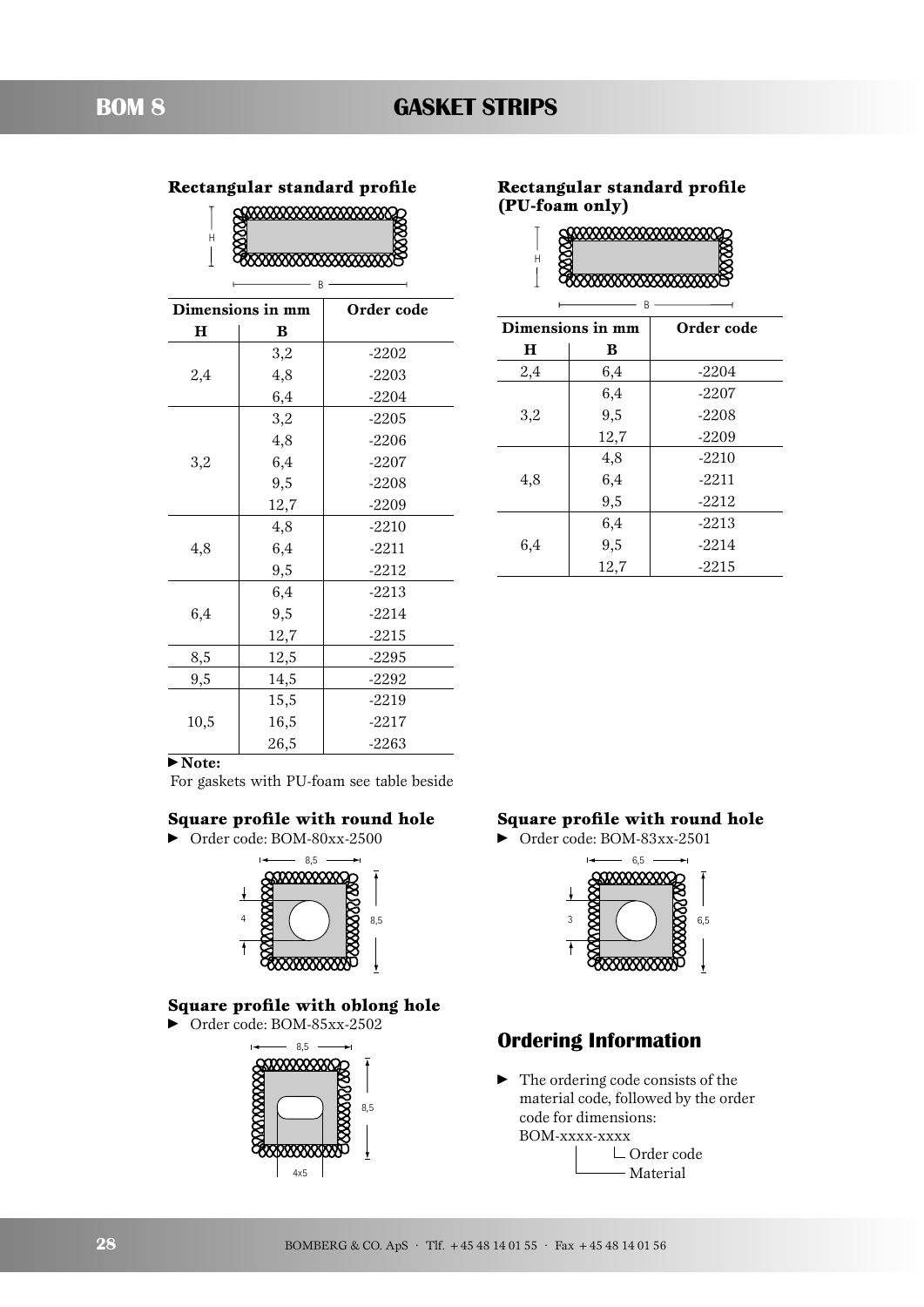## **COMBI GASKET**



## **General Description**

- ► BOM 8 combi gasket consists of knitted wire mesh adhered to a sponge elastomer. Wire mesh knitted over elastomer is shown separately on pages xx to xx.This combination provides both EMI/RFI shielding as well as environmental seal. Combi gaskets are available in continuous lengths and different profiles or as frame gasket made per customer specification. Combi gaskets can be supplied with an adhesive backing on the elastomer to facilitate assembly.
- Special combinations are possible at any time. Gaskets shown herein only indicate some of the possibilities. The recommended compression is 20% of the total thickness.
- BOM 8 gaskets can compensate major uneven spots and are therefore often preferred as lid gasket in enclosures. Despite the low compression required, the gasket provides a constant shielding performance and environmental seal and will not be affected adversely even in case of repeated opening / closing. The combi gasket can also be equipped with compression stops as additional protection.
- **•** Please note that dimensions are metric standards and can at any time be converted into inches.
- **Monel = Alloy of copper (30 %) and nickel (67 %) SCF = Tinned copperclad steel. Steel (64 %), copper (34 % min), tin (2 %).**

## **Specifications**

#### **Mesh:**

| $\blacktriangleright$ Monel:           | $\varnothing$ 0,114 mm, DIN 17743/17750      |
|----------------------------------------|----------------------------------------------|
| $\blacktriangleright$ Aluminium:       | $\varnothing$ 0.127 mm, AMS-4182, Alloy 5056 |
| $\blacktriangleright$ Stainless steel: | $\varnothing$ 0.114 mm, DIN 17440            |

-SCF: Ø 0,114 mm, ASTM-B-520

#### **Elastomer:**

► Sponge neoprene: MIL-R-6130, Type 2 Grade A, similar to shore 15 - 25 Temperature:  $-31^\circ$  to + 100 $^{\circ}$ C Colour: black - Sponge silicone: AMS-3195, similar to shore 15 - 25 Temperature:  $-75^\circ$  to  $+205^\circ$ C -Sponge EPDM: Density: 550 - 650 kg/m3 Temperature:  $-40^{\circ}$  to  $+100^{\circ}$ C Colour: black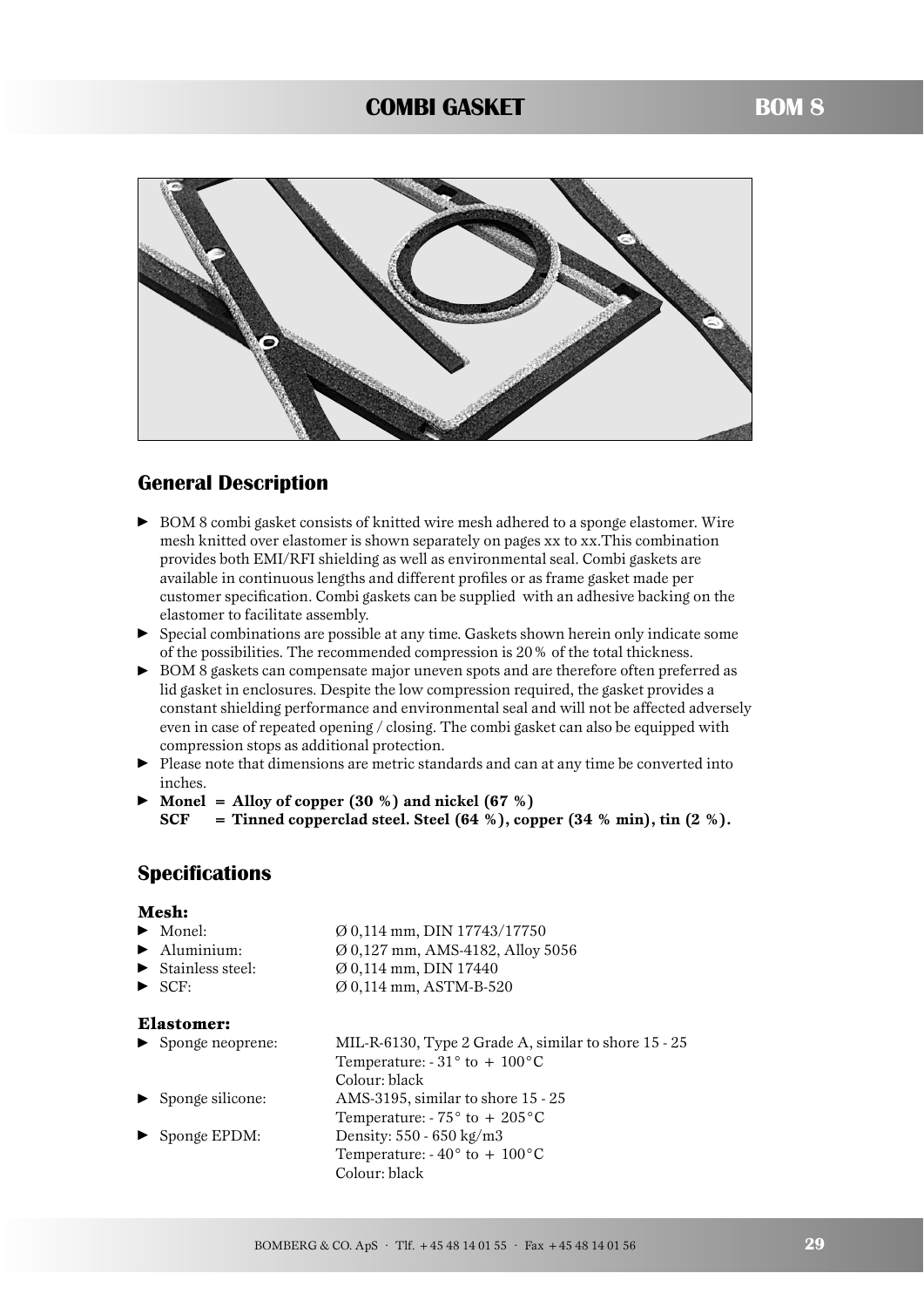## **Mechanical Tolerances**

| ▶ Sponge elastomer:                 | Height      |                              | $2 - 3$ mm: $\pm 0.4$ mm               |
|-------------------------------------|-------------|------------------------------|----------------------------------------|
|                                     |             | $> 3 - 12$ mm: $\pm 0.8$ mm  |                                        |
|                                     | Width up to |                              | $25 \text{ mm}$ : $\pm 0.8 \text{ mm}$ |
| $\blacktriangleright$ Knitted mesh: | all dim.    |                              | $2 - 5$ mm: $+ 0.4 - 0$                |
|                                     |             | $> 5 - 10$ mm: $+ 0.5 - 0.3$ |                                        |
|                                     |             |                              | $> 10$ mm: $+ 1,5 - 0,5$               |
|                                     |             |                              |                                        |

## **Examples of Special Compositions**



်ွိႏွိႏိ



ೢಁೢೢ

ိုင္ပိ

ပ္ဂ်ိဳ၀ွ Elastomer

Elastomer with wire mesh



**Gasket with compression stop**



# **Shielding Performance**



## **Material Code**

| Elastomer       | Mesh     |          |                        |            |  |  |
|-----------------|----------|----------|------------------------|------------|--|--|
|                 | Monel    | Alu      | <b>Stainless steel</b> | <b>SCF</b> |  |  |
| Sponge neoprene | $-4011-$ | -4012-   | $-4013-$               | -4014-     |  |  |
| Sponge silicone | $-4211-$ | $-4212-$ | $-4213-$               | -4214-     |  |  |
| Sponge EPDM     | $-4511-$ | $-4512-$ | $-4.513-$              | $-4514-$   |  |  |